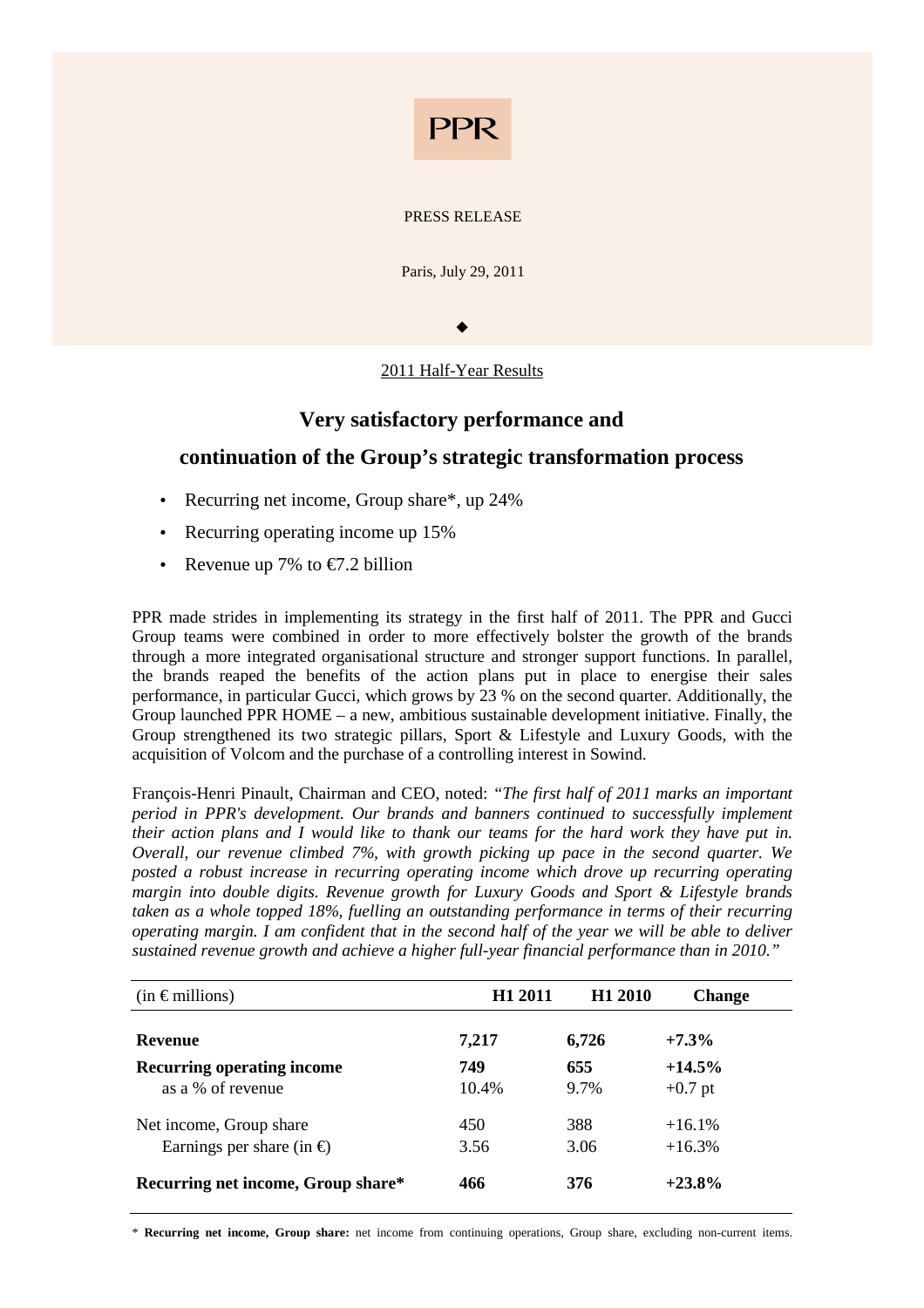### *Operating performance*

The revenue from continuing operations for the first half of 2011 amounted to  $\epsilon$ 7,217 million, up 7.3% on the first half of 2010 as reported and 7.4% on a comparable basis. Thanks to the powerful image and robust momentum of its Luxury Goods and Sport & Lifestyle brands, PPR continued to realise its strong growth potential in the second quarter, with revenue accelerating 5.4% during the period as reported and 8.4% on a comparable basis. Excluding Retail activities, consolidated revenue climbed 17.4% in first-half 2011 based on comparable data.

Against a backdrop of global economic slowdown and considerable uncertainty, emerging countries continued to grow at a steady pace and PPR stepped up its expansion in these markets. Revenue generated by the Group's Luxury Goods and Sport & Lifestyle brands advanced 26.5% on a comparable basis in these markets, which accounted for 37.2% of the brands' total revenue in first-half 2011. The Asia-Pacific region (excluding Japan) was one of the main contributors to these brands' sales in the first six months of 2011, representing 24.7% of the total against 22.2% in the first half of 2010 (based on comparable data).

For the Group as a whole, in the first half of 2011, revenue generated in emerging countries advanced 24.4% as reported and 23.8% on a comparable basis, whereas revenue in mature markets rose 3.5% and 3.8%, respectively.

The Group is becoming less reliant on the European economy and the Group's variety of sales formats and geographic presence makes it less sensitive to regional economic changes in general. Revenue generated outside the eurozone moved up 12.7% in the first half of 2011 based on comparable data, and represented 52.3% of the Group total, versus 49.8% in first-half 2010.

The proportion of revenue generated by international operations continued to grow in first-half 2011, representing 69.8% of the Group total, versus 67.5% in the corresponding period of 2010 (on a comparable basis).

Internet sales continued to grow during the first six months of 2011, with online revenue coming in at  $\epsilon$ 1,176 million, up 10.9% year-on-year as reported and 12.4% based on comparable data. In the second quarter, PPR's online sales rose by 11.2% on a comparable basis. E-commerce accounted for 16.3% of total Group revenue for the first six months of 2011, versus 15.6% in first-half 2010 on a comparable basis.

Gross margin for the period amounted to  $\epsilon$ 3,833 million, up  $\epsilon$ 374 million or 10.8% on first-half 2010 as reported and 9.5% based on a comparable basis, while operating expenses increased by 10% and by 9%, respectively.

In first-half 2011, PPR's recurring operating income came to just over  $\epsilon$ 749 million, up 14.5% on the equivalent period of 2010. At comparable exchange rates, recurring operating income climbed 11.3% in first-half 2011 and operating margin improved by 40 basis points.

EBITDA for first-half 2011 advanced 13.3% year-on-year as reported and 10.8% on a comparable basis, coming in just below €919 million. This drove a significant improvement in the EBITDA margin, which rose to 12.7% from 12.1%.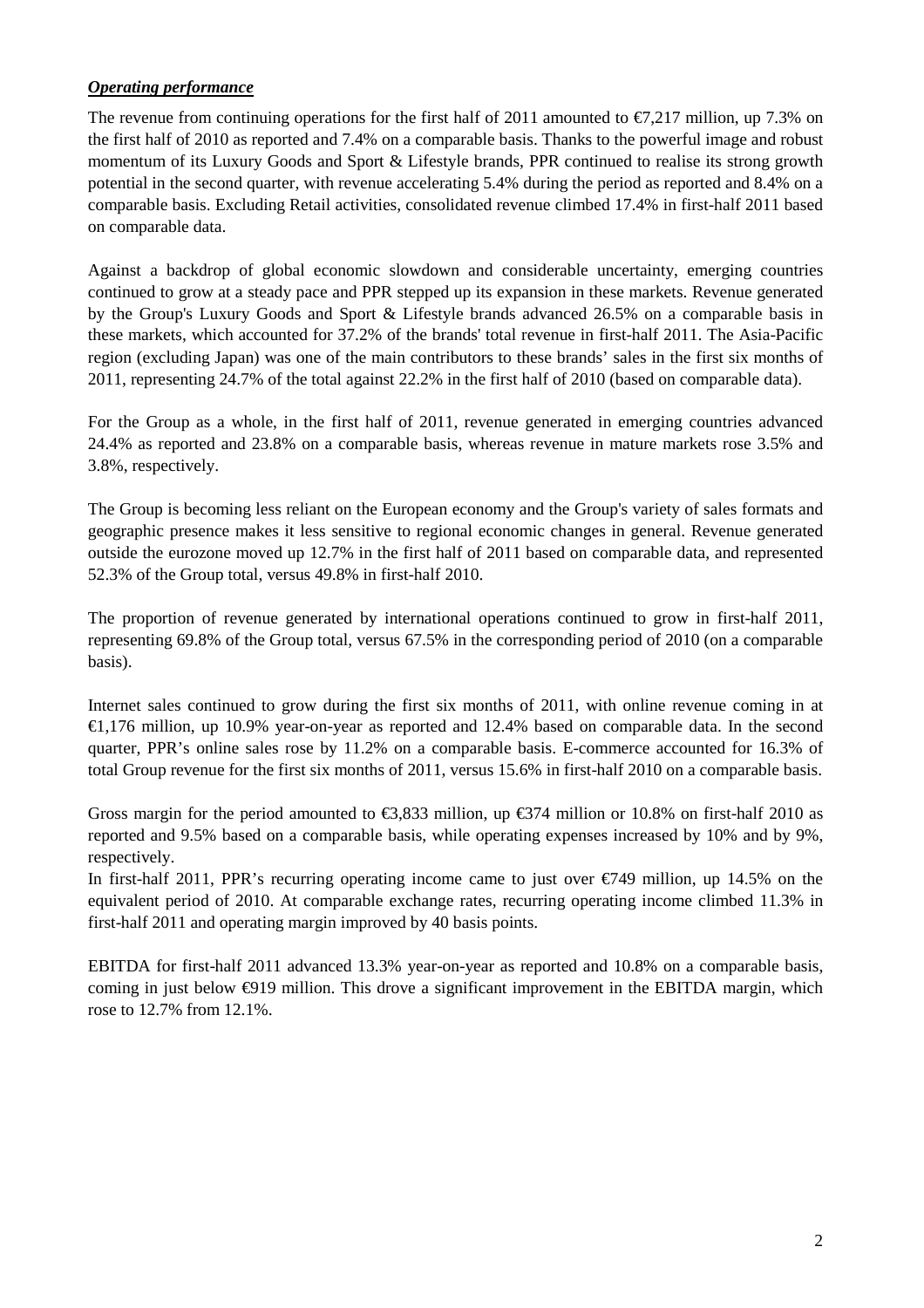### *Financial performance*

In first-half 2011, **net finance costs** amounted to €109 million and the Group's **cost of net debt** came in at just under €111 million, 1.7% lower than in the same period of 2010. Average outstanding net debt was scaled back by 18.3% compared with first-half 2010.

The €11 million negative swing in **other financial income and expenses** was mainly attributable to accounting adjustments recorded in accordance with IAS 39 and IAS 19.

**Net income, Group share** advanced 16.1% to €450 million in first-half 2011, from €388 million in the first six months of 2010. Adjusted for the post-tax impact of non-recurring items, attributable net income from continuing operations climbed 23.8%, coming in at close to  $\epsilon$ 466 million versus  $\epsilon$ 376 million one year earlier.

**Earnings per share** stood at  $\epsilon$ 3.56 in the first six months of 2011, up 16.3% on the first-half 2010 figure of  $\epsilon$ 3.06. Excluding non-recurring items, earnings per share from continuing operations amounted to  $\epsilon$ 369, 24.2% higher than the  $\epsilon$ 2.97 reported for the first half of 2010.

| $(in \in$ millions)      | <b>June 30, 2011</b> | <b>June 30, 2010</b> | Dec. 31, 2010 |
|--------------------------|----------------------|----------------------|---------------|
| Capital employed         | 15,117               | 15,997               | 15,432        |
| Net assets held for sale |                      | 43                   |               |
| <b>Total equity</b>      | 11,407               | 11,151               | 11,651        |
| Net debt                 | 3,710                | 4,889                | 3,781         |

### *Financial position*

In first-half 2011, **free cash flow from operations** totalled €125 million compared with €301 million in the first six months of 2010.

The Group's net debt is traditionally higher at the end of the first half than at December 31 due to the seasonal nature of its business and the dividend payout date. PPR's net debt stood at €3,710 million as of June 30, 2011.

The Group has a very sound financial structure, as reflected in Standard & Poor's "BBB-" rating, which was affirmed in May 2011 with the outlook upgraded from "stable" to "positive".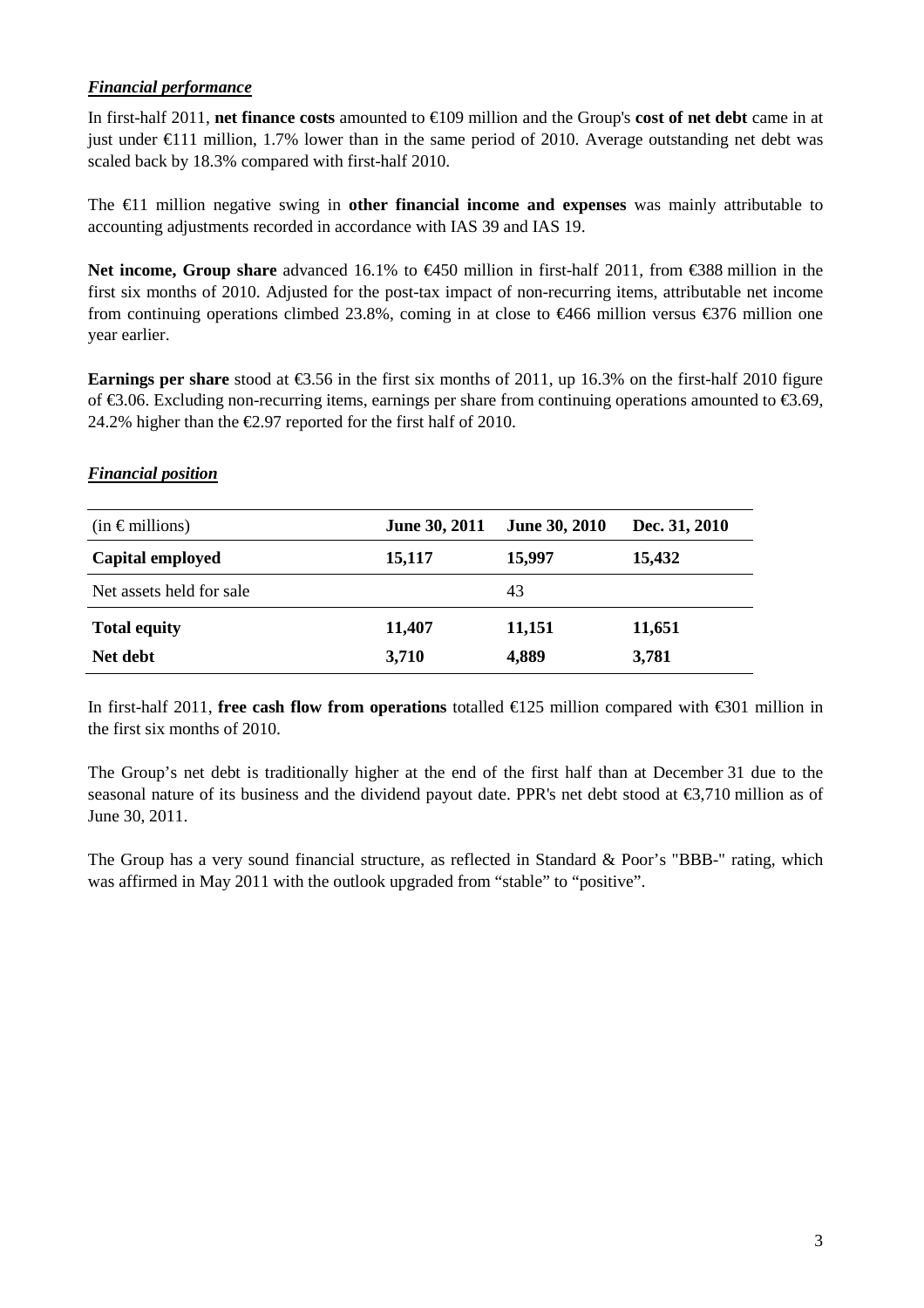## *Highlights*

• Acquisition of Volcom

On May 11, 2011, PPR launched a friendly cash tender offer for Volcom, Inc. Following the completion of PPR's tender offer and a short-form merger, PPR owns all of Volcom, Inc.'s ordinary shares. Volcom is an iconic apparel and accessories brand with a heritage in skateboarding, snowboarding and surfing.

• Launch of PPR HOME

On March 21, 2011, PPR announced the launch of PPR HOME, an ambitious and multi-tiered new sustainability initiative. PPR HOME will bring expertise, support and creativity to all PPR brands. An annual €10 million budget, in addition to the PPR brands' own initiatives, will be allocated to PPR HOME and this will be indexed to changes in the dividend paid by PPR. The creation of PPR HOME demonstrates the PPR Group's commitment to limiting its impact on the environment by taking proactive steps to implement best business practices. PPR HOME will not only focus on working towards mitigating the Group's social and environmental impacts, it will also develop opportunities for the benefit of people and their environment in its business areas. PPR HOME promotes a new business paradigm whereby the attainment of sustainability is driven by creativity and innovation, and vice versa, to build businesses that deliver long-term financial, social and environmental returns.

• Enhanced financial strength

On January 14, 2011, PPR signed a  $\epsilon$ 2.5 billion syndicated credit facility maturing in January 2016 to refinance its existing loans and to extend the maturity of its debt.

In April 2011, PPR successfully completed the partial redemption of its €800 million 8.625% bond issue expiring on April 3, 2014. The redemption was for a total amount of  $\epsilon$ 250 million.

• Reorganisation and strengthening of support functions

On February 17, 2011, PRR announced a reorganisation of Luxury Goods. The division now reports directly to François-Henri Pinault, Chairman and CEO of PPR, and PPR and Gucci Group teams have been combined to better support brand growth. At the same time, cross-functional support functions have been strengthened, notably through the creation of a Group E-business Development Department. This reorganisation marks a new phase in the Group's strategy to further integrate its structure.

## *Subsequent events*

On July 4, 2011, PPR announced it had acquired a controlling interest in Sowind Group through a 50.1% capital increase. Sowind Group, which is one of the last independent Swiss watchmaking manufacturers, has a presence in 60 countries, notably with the Girard-Perregaux and JeanRichard brands.

## *Outlook*

Despite the continuing unsettled economic climate, PPR is confident that it will be able to deliver sustained revenue growth in the second half of 2011 and achieve a higher full-year financial performance than in 2010.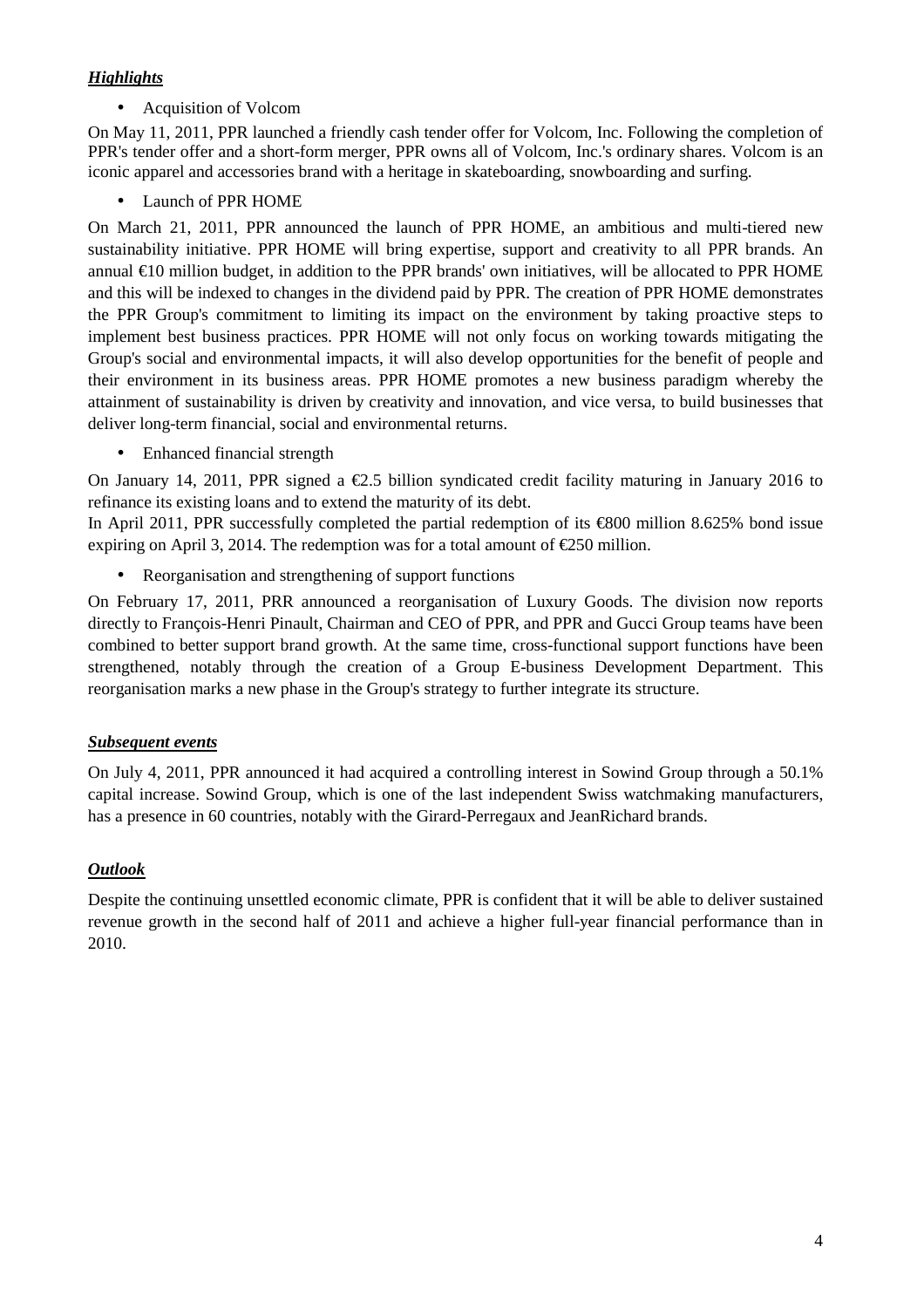#### **Main definitions**

#### **IFRS 5 – Non-current assets held for sale and discontinued operations**

In accordance with IFRS 5 – *Non-current Assets Held for Sale and Discontinued Operations*, the Group has presented certain activities as "Operations discontinued, sold or to be sold". Net income and losses from these activities are included under a separate income statement heading, "Net income from discontinued operations", and are restated in the statement of cash flows and income statement for all reported periods.

The assets and liabilities relating to "Operations sold or to be sold" are presented on separate lines in the Group's statement of financial position, without restatement for previous periods.

Assets and liabilities relating to "Discontinued operations" are not presented on separate lines in the Group's statement of financial position.

#### **Restatement of comparative periods**

As mentioned in Note 3 to the condensed consolidated interim financial statements, the comparative financial statements were restated to reflect adjustments resulting from the discovery of accounting irregularities in the Puma subsidiary in Greece primarily impacting years prior to 2010.

#### **Definition of "reported" and "comparable" revenue**

The Group's reported revenue corresponds to published revenue. The Group also uses "comparable" data to measure organic growth. "Comparable" revenue is 2010 revenue restated for the impact of changes in Group structure in 2010 or 2011, and for translation differences relating to foreign subsidiaries' revenue in 2010.

#### **Definition of recurring operating income**

The Group's total operating income includes all revenues and expenses directly related to Group activities, whether these revenues and expenses are recurring or arise from non-recurring decisions or transactions. Other non-recurring operating income and expenses consists of unusual items, notably as concerns their nature or frequency, that could distort the assessment of Group entities' economic performance, as defined by French national accounting board (*Commission des Normes Comptables* – CNC) recommendation No. 2009.R.03.

Consequently, PPR monitors its operating performance using "recurring operating income", defined as the difference between total operating income and other non-recurring operating income and expenses (see Note 6 to the condensed consolidated interim financial statements). Recurring operating income is an intermediate line item intended to facilitate the understanding of the entity's operating performance and which can be used as a way to estimate recurring performance. This indicator is presented in a manner that is consistent and stable over the long term in order to ensure the continuity and relevance of financial information.

#### **Definition of EBITDA**

The Group uses EBITDA to monitor its operating performance. This financial indicator corresponds to recurring operating income plus net charges to depreciation, amortisation and provisions on non-current operating assets recognised in recurring operating income.

#### **Definition of consolidated net debt**

As defined by CNC recommendation No. 2009-R.03 of July 2, 2009, *net debt* comprises gross borrowings, including accrued interest, less net cash.

*Net debt* includes fair value hedging instruments recorded in the statement of financial position relating to bank borrowings and bonds whose interest rate risk is fully or partly hedged as part of a fair value relationship (see Note 16 to the condensed consolidated interim financial statements).

The financing of customer loans by fully-consolidated consumer credit businesses is presented in borrowings. However, Group *net debt* excludes the financing of customer loans by consumer credit businesses.

#### **Definition of free cash flow from operations and available cash flow**

The Group also uses an intermediate line item, "Free cash flow from operations", to monitor its financial performance. This financial indicator measures net operating cash flow less net operating investments (defined as purchases and sales of property, plant and equipment and intangible assets).

"Available cash flow" corresponds to free cash flow from operations plus interest and dividends received less interest paid and equivalent.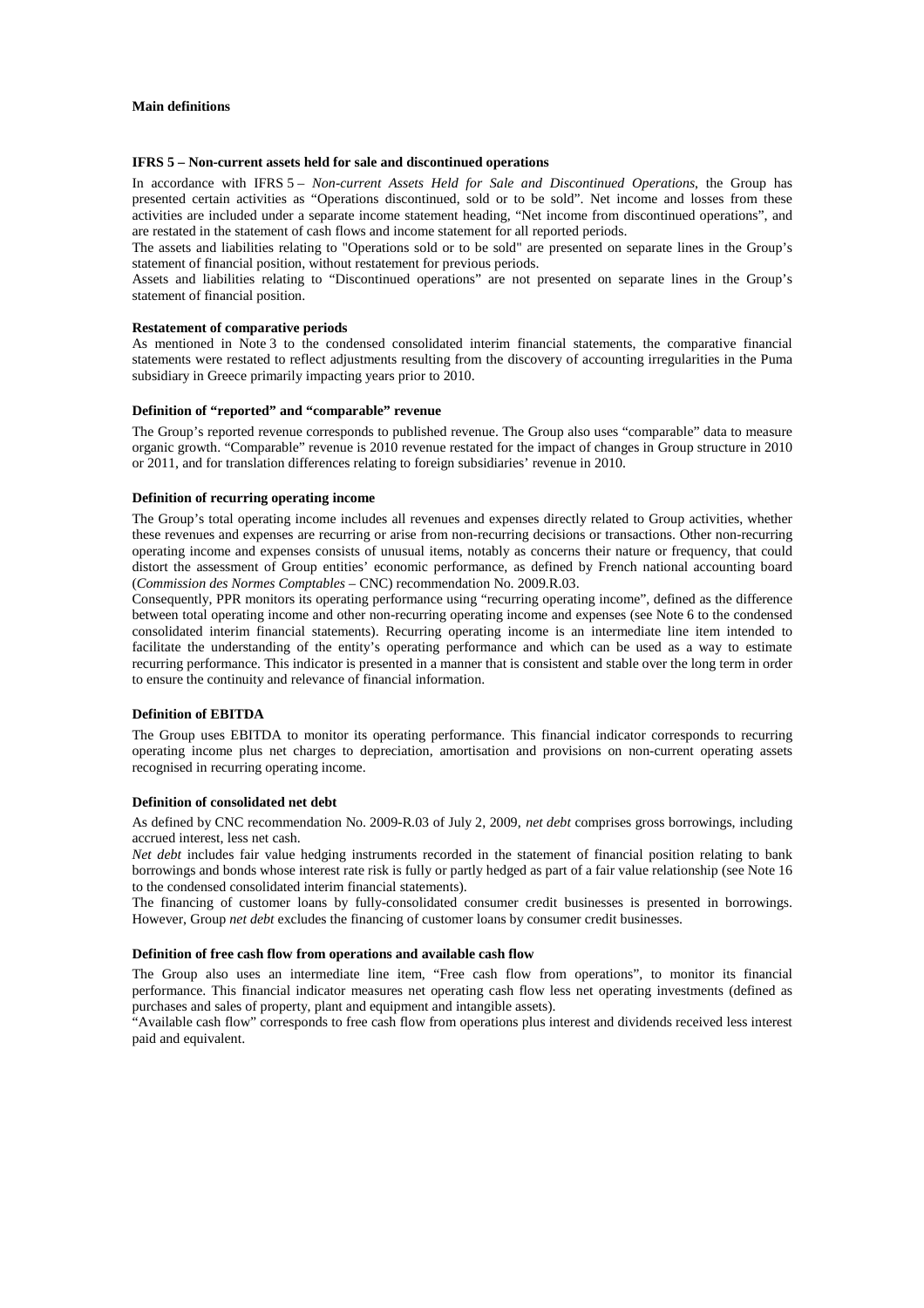#### PRESENTATION

A live videocast (Real Player and Windows Media Player formats) of the presentation of the Half-year Results and the presentation slides will be available at 8:30 a.m. (Paris time) at www.ppr.com. A replay will be available later in the day.

You will also be able to listen to the conference by dialing:

| French                   | <b>English</b>                |
|--------------------------|-------------------------------|
| Live conference          | Live conference               |
| +33 1 70 77 09 27        | $+44$ 203 367 94 53           |
| Replay dial-in details   | <b>Replay dial-in details</b> |
| +33 1 72 00 15 01        | $+44$ 203 367 94 60           |
| Replay passcode: 273703# | Replay passcode: 273708#      |

The replay will be available until September 30, 2011.

The 2011 Half-Year Report will be available at www.ppr.com.

#### $\blacklozenge$

#### **About PPR**

PPR nurtures a group of high-growth global brands distributed in more than 120 countries. In 2010, PPR generated revenue of €14.6 billion and had approximately 60,000 employees as of December 31, 2010. The PPR share is listed on Euronext Paris (FR 0000121485, PRTP.PA, PPFP).

To explore the PPR brand universe, please visit www.ppr.com: Luxury Goods (Gucci, Bottega Veneta, Yves Saint Laurent, Alexander McQueen, Balenciaga, Boucheron, Girard Perregaux, JeanRichard, Sergio Rossi and Stella McCartney), Sport & Lifestyle (Puma, Volcom, Cobra, Electric and Tretorn), Fnac and Redcats.

#### **Contacts**

| Website:            | www.ppr.com              |                     |                    |
|---------------------|--------------------------|---------------------|--------------------|
|                     | <b>Emmanuelle Marque</b> | $+33145646328$      | emarque@ppr.com    |
| Analysts/Investors: | Alexandre de Brettes     | $+33145646149$      | adebrettes@ppr.com |
|                     | Paul Michon              | $+33$ 1 45 64 63 48 | pmichon@ppr.com    |
| Press:              | Charlotte Judet          | $+33145646506$      | cjudet@ppr.com     |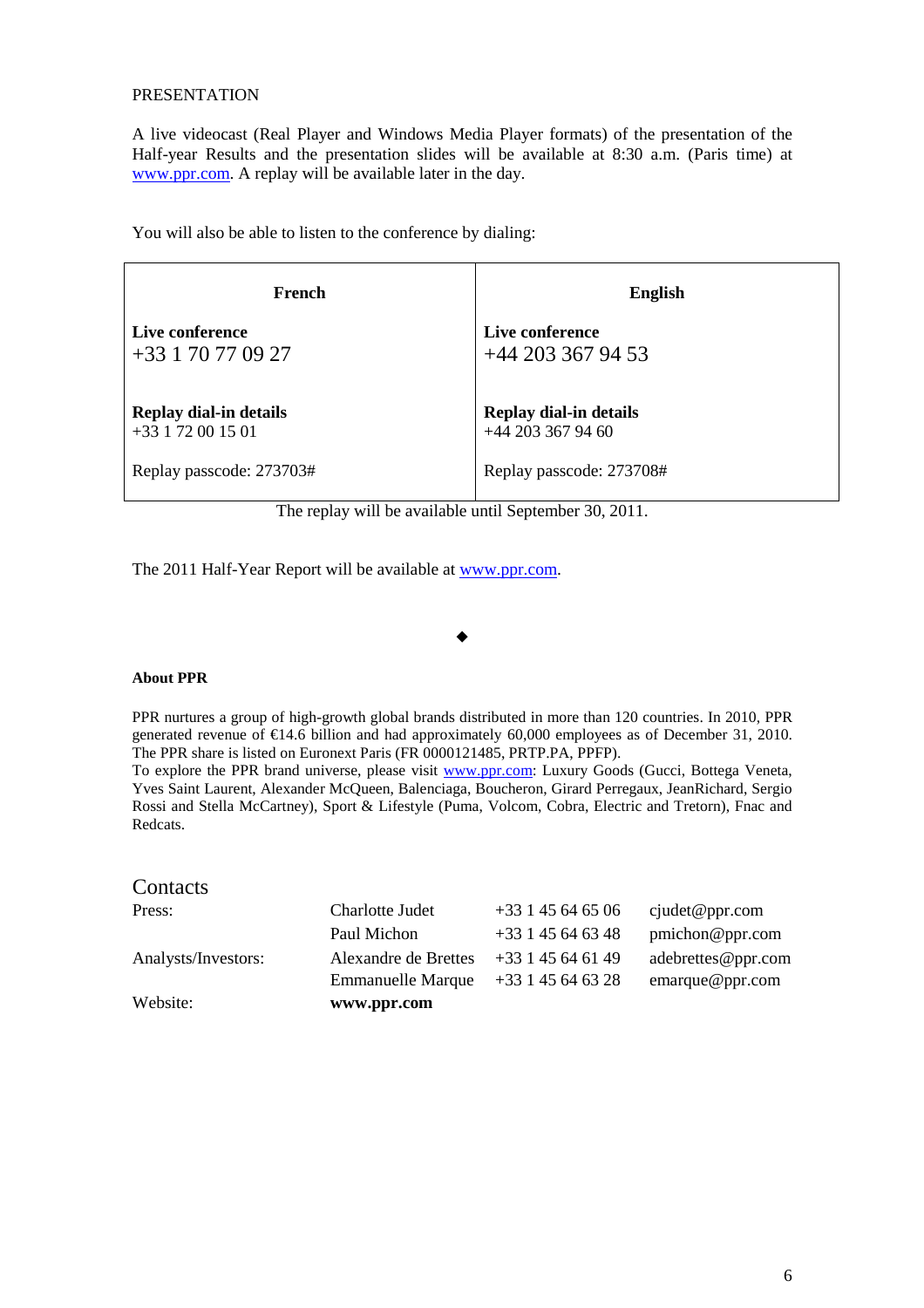## **CONDENSED CONSOLIDATED INTERIM FINANCIAL STATEMENTS FOR THE SIX MONTHS ENDED JUNE 30, 2011**

| Contents                                     | page |
|----------------------------------------------|------|
| Consolidated income statement                | 8    |
| Consolidated statement of financial position | 9    |
| Consolidated statement of cash flows         | 10   |
| Breakdown of recurring operating income      | 11   |
| Quarterly breakdown of revenue               | 12   |
|                                              |      |
|                                              |      |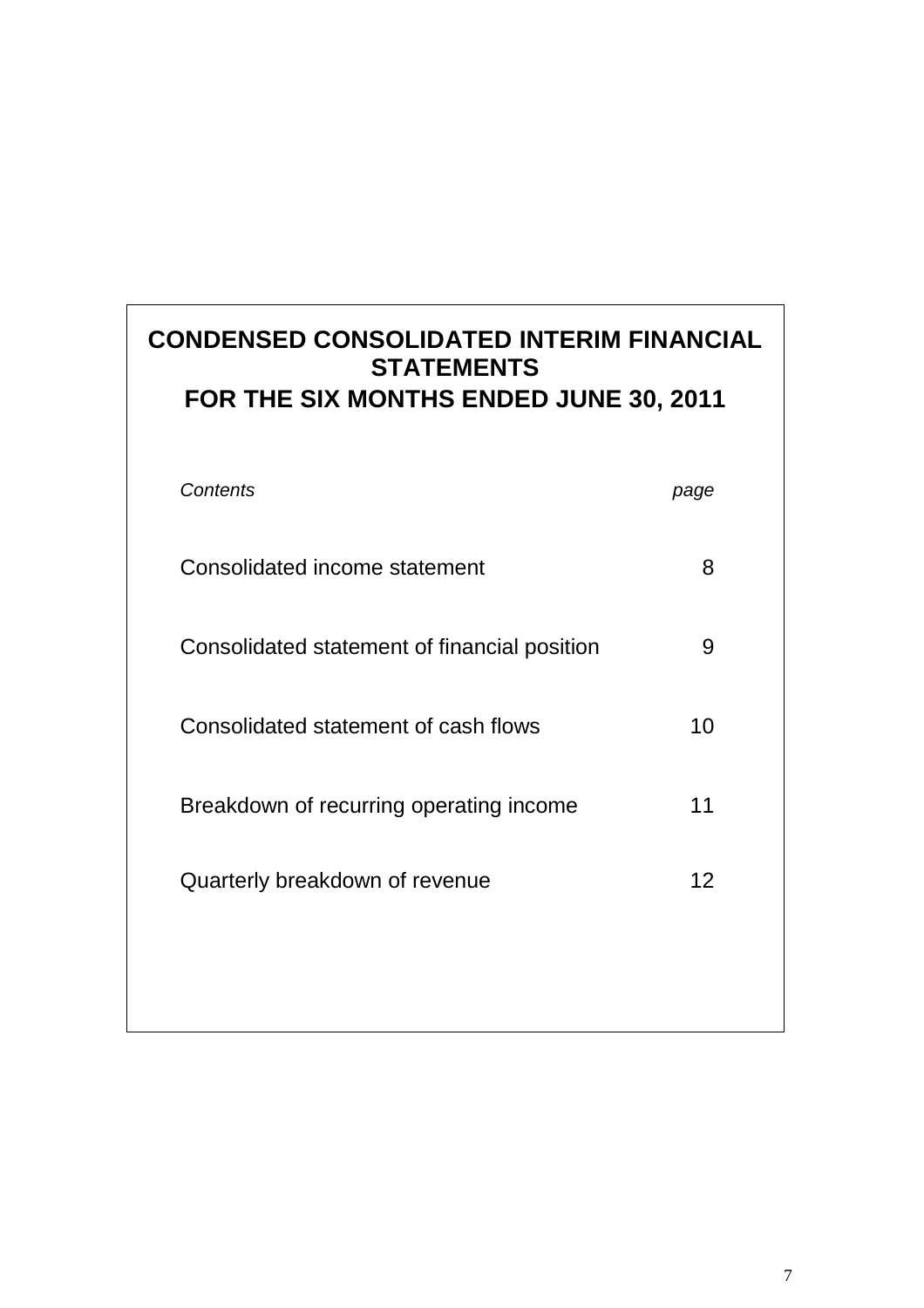## **Consolidated income statement**

| (in $\epsilon$ millions)                              | First-half 2011 | First-half 2010 | Full-year 2010 |
|-------------------------------------------------------|-----------------|-----------------|----------------|
| <b>CONTINUING OPERATIONS</b>                          |                 |                 |                |
| Revenue                                               | 7,217.4         | 6,725.5         | 14,605.1       |
| Cost of sales                                         | (3,384.4)       | (3,266.9)       | (7, 175.9)     |
| Gross margin                                          | 3,833.0         | 3,458.6         | 7,429.2        |
| Payroll expenses                                      | (1, 160.5)      | (1,077.7)       | (2, 225.8)     |
| Other recurring operating income and expenses         | (1,923.1)       | (1,726.4)       | (3,672.1)      |
| Recurring operating income                            | 749.4           | 654.5           | 1,531.3        |
| Other non-recurring operating income and expenses     | (27.4)          | (24.3)          | (193.9)        |
| <b>Operating income</b>                               | 722.0           | 630.2           | 1,337.4        |
| Finance costs, net                                    | (109.0)         | (99.5)          | (254.2)        |
| Income before tax                                     | 613.0           | 530.7           | 1,083.2        |
| Corporate income tax                                  | (175.5)         | (155.4)         | (304.0)        |
| Share in earnings of associates                       | 33.9            | 15.5            | 35.8           |
| Net income from continuing operations                 | 471.4           | 390.8           | 815.0          |
| o/w attributable to owners of the parent              | 439.2           | 358.0           | 764.2          |
| o/w attributable to non-controlling interests         | 32.2            | 32.8            | 50.8           |
|                                                       |                 |                 |                |
| <b>DISCONTINUED OPERATIONS</b>                        |                 |                 |                |
| Net income from discontinued operations               | 11.0            | 29.7            | 200.3          |
| o/w attributable to owners of the parent              | 11.0            | 29.7            | 200.3          |
| o/w attributable to non-controlling interests         |                 |                 |                |
|                                                       |                 |                 |                |
| Net income of consolidated companies                  | 482.4           | 420.5           | 1,015.3        |
| Net income attributable to owners of the parent       | 450.2           | 387.7           | 964.5          |
| Net income attributable to non-controlling interests  | 32.2            | 32.8            | 50.8           |
|                                                       |                 |                 |                |
| Net income attributable to owners of the parent       | 450.2           | 387.7           | 964.5          |
| Earnings per share (in $\epsilon$ )                   | 3.56            | 3.06            | 7.62           |
| Fully diluted earnings per share (in $\epsilon$ )     | 3.56            | 3.06            | 7.61           |
| Net income from continuing operations attributable to | 439.2           | 358.0           | 764.2          |
| owners of the parent                                  |                 |                 |                |
| Earnings per share (in $\epsilon$ )                   | 3.48            | 2.83            | 6.04           |
| Fully diluted earnings per share (in $\epsilon$ )     | 3.47            | 2.83            | 6.03           |
| Net income from continuing operations (excluding non- | 465.5           | 375.9           | 931.9          |
| recurring items) attributable to owners of the parent |                 |                 |                |
| Earnings per share (in $\epsilon$ )                   | 3.69            | 2.97            | 7.36           |
| Fully diluted earnings per share (in $\epsilon$ )     | 3.68            | 2.97            | 7.35           |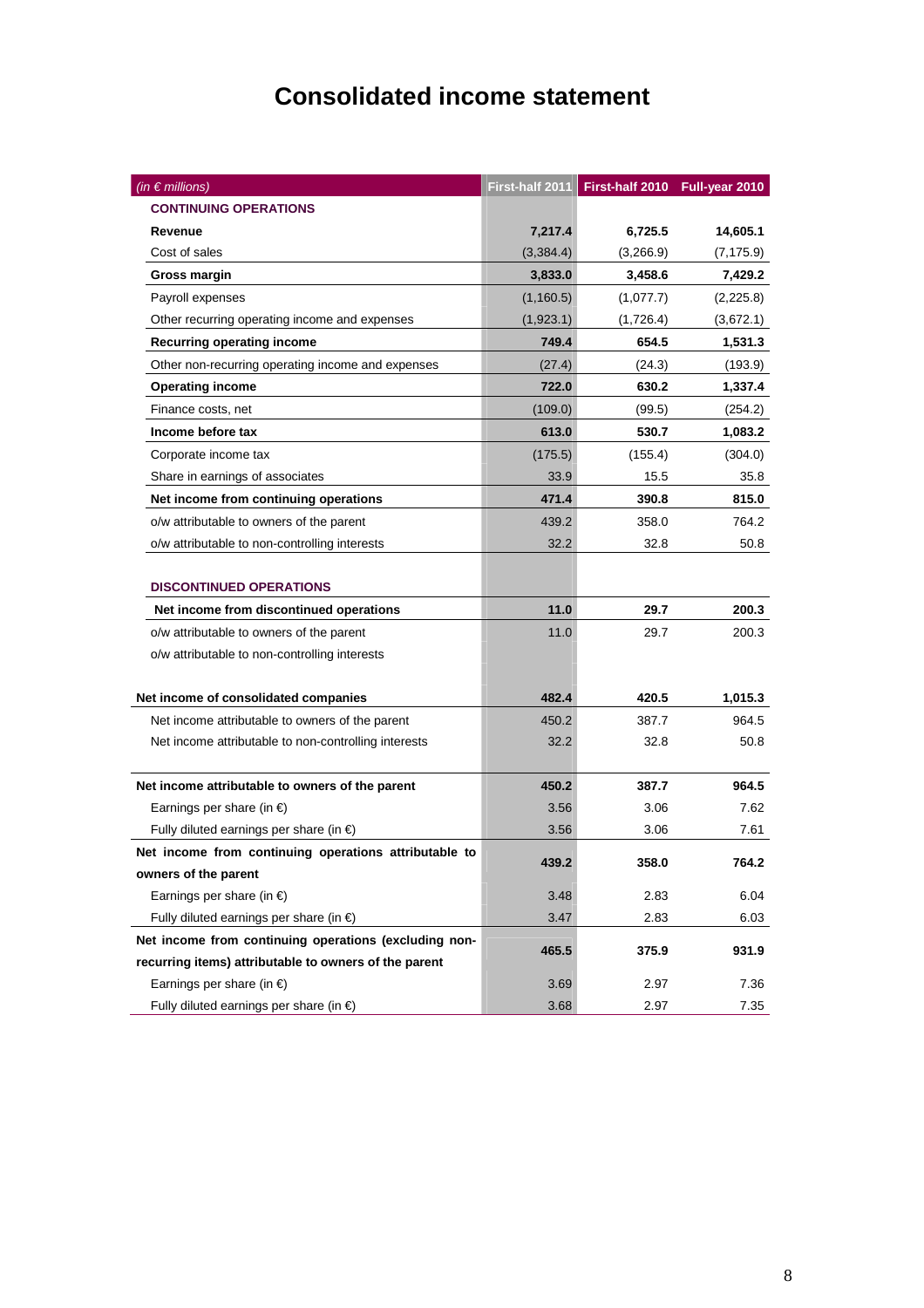## **Consolidated statement of financial position**

#### **ASSETS**

| (in $\epsilon$ millions)           | June 30, 2011 | June 30, 2010 | Dec. 31, 2010 |
|------------------------------------|---------------|---------------|---------------|
| Goodwill                           | 4,499.0       | 5,660.7       | 4,539.8       |
| Brands and other intangible assets | 10,178.7      | 10,142.3      | 10,200.4      |
| Property, plant and equipment      | 1,341.9       | 1,874.1       | 1,423.6       |
| Investments in associates          | 755.3         | 720.7         | 747.7         |
| Non-current financial assets       | 695.6         | 359.4         | 271.4         |
| Deferred tax assets                | 578.0         | 576.9         | 560.0         |
| Other non-current assets           | 15.2          | 17.4          | 11.2          |
| <b>Non-current assets</b>          | 18,063.7      | 19,351.5      | 17,754.1      |
| Inventories                        | 2,478.7       | 2,668.4       | 2,227.0       |
| Trade receivables                  | 985.3         | 1,034.7       | 954.7         |
| Customer loans                     | 227.7         | 227.8         | 238.2         |
| Current tax receivables            | 117.7         | 72.7          | 124.4         |
| Other current financial assets     | 56.4          | 128.2         | 50.3          |
| Other current assets               | 637.0         | 699.4         | 1,947.6       |
| Cash and cash equivalents          | 963.3         | 922.1         | 1,398.2       |
| <b>Current assets</b>              | 5,466.1       | 5,753.3       | 6,940.4       |
| Assets classified as held for sale |               | 77.9          |               |
| <b>Total assets</b>                | 23,529.8      | 25,182.7      | 24,694.5      |

#### **EQUITY AND LIABILITIES**

| (in $\epsilon$ millions)                                       | June 30, 2011 | June 30, 2010 | Dec. 31, 2010 |
|----------------------------------------------------------------|---------------|---------------|---------------|
| Share capital                                                  | 507.4         | 506.6         | 507.3         |
| Capital reserves                                               | 2,499.9       | 2,486.3       | 2,498.1       |
| Treasury shares                                                | (91.4)        | (3.0)         | (10.1)        |
| <b>Translation adjustments</b>                                 | (168.0)       | 73.5          | (38.4)        |
| Remeasurement of financial instruments                         | 18.9          | (70.5)        | (31.5)        |
| Other reserves                                                 | 7,654.7       | 7,089.7       | 7,673.8       |
| Equity attributable to owners of the parent                    | 10,421.5      | 10,082.6      | 10,599.2      |
| Non-controlling interests                                      | 985.4         | 1,068.7       | 1,052.0       |
| <b>Total equity</b>                                            | 11,406.9      | 11,151.3      | 11,651.2      |
| Non-current borrowings                                         | 3,455.1       | 3,482.2       | 3,341.1       |
| Provisions for pensions and other post-employment benefits     | 167.5         | 192.4         | 166.2         |
| Other provisions                                               | 143.4         | 94.4          | 190.4         |
| Deferred tax liabilities                                       | 2,840.9       | 2,874.1       | 2,850.8       |
| <b>Non-current liabilities</b>                                 | 6,606.9       | 6,643.1       | 6,548.5       |
| <b>Current borrowings</b>                                      | 1,220.5       | 2,355.7       | 1,877.6       |
| Financing of customer loans                                    | 227.7         | 227.8         | 238.2         |
| Other current financial liabilities                            | 64.4          | 136.7         | 55.3          |
| Trade payables                                                 | 1,815.1       | 2,138.1       | 1,928.4       |
| Provisions for pensions and other post-employment benefits     | 10.8          | 13.8          | 9.0           |
| Other provisions                                               | 171.6         | 201.5         | 163.4         |
| <b>Current tax liabilities</b>                                 | 345.8         | 301.9         | 386.8         |
| Other current liabilities                                      | 1,660.1       | 1,978.0       | 1,836.1       |
| <b>Current liabilities</b>                                     | 5,516.0       | 7,353.5       | 6,494.8       |
| Liabilities associated with assets classified as held for sale |               | 34.8          |               |
| <b>Total equity and liabilities</b>                            | 23,529.8      | 25,182.7      | 24,694.5      |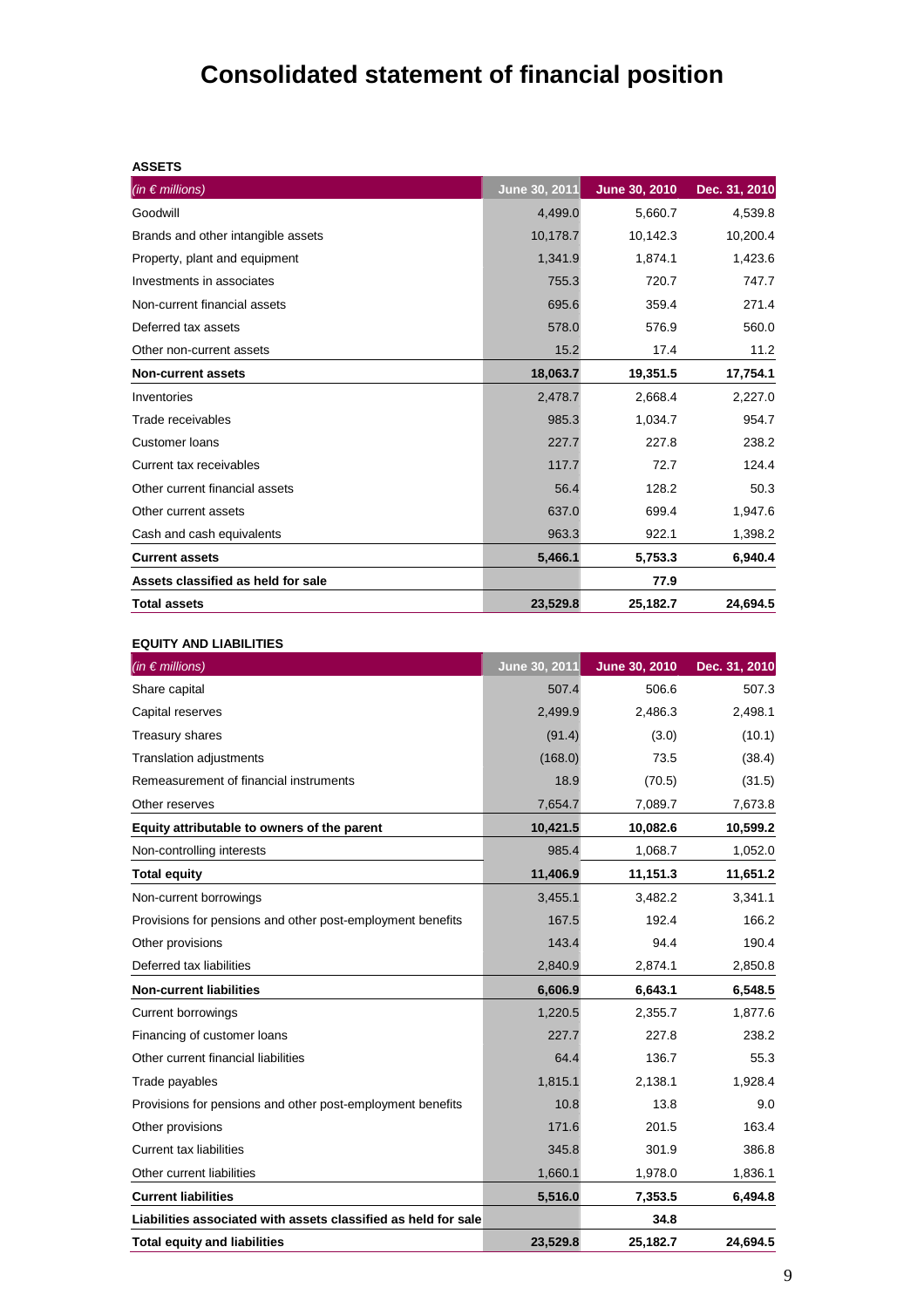## **Consolidated statement of cash flows**

| (in $\epsilon$ millions)                                                                              | <b>First-half</b> | <b>First-half</b> | <b>Full-year</b> |
|-------------------------------------------------------------------------------------------------------|-------------------|-------------------|------------------|
|                                                                                                       | 2011              | 2010              | 2010             |
| Net income from continuing operations                                                                 | 471.4             | 390.8             | 815.0            |
| Net recurring charges to depreciation, amortisation and<br>provisions on non-current operating assets | 169.2             | 156.2             | 329.4            |
| Other non-cash income and expenses                                                                    | (62.1)            | (55.0)            | 22.5             |
| Cash flow from operating activities                                                                   | 578.5             | 492.0             | 1,166.9          |
| Interest paid/received                                                                                | 110.5             | 122.0             | 247.7            |
| Dividends received                                                                                    | (0.2)             |                   |                  |
| Net income tax payable                                                                                | 206.6             | 166.4             | 363.3            |
| Cash flow from operating activities before tax, dividends and<br>interest                             | 895.4             | 780.4             | 1,777.9          |
| Change in working capital requirement                                                                 | (447.5)           | (314.6)           | (143.6)          |
| Change in customer loans                                                                              | 6.1               | (0.6)             | (7.5)            |
| Corporate income tax paid                                                                             | (200.8)           | (97.5)            | (250.6)          |
| Net cash from operating activities                                                                    | 253.2             | 367.7             | 1,376.2          |
| Purchases of property, plant and equipment and intangible                                             | (131.4)           | (102.6)           | (342.6)          |
| assets<br>Proceeds from disposals of property, plant and equipment<br>and intangible assets           | 3.3               | 35.7              | 47.8             |
| Acquisitions of subsidiaries, net of cash acquired                                                    | (456.2)           | (81.4)            | (68.4)           |
| Proceeds from disposals of subsidiaries, net of cash<br>transferred                                   | 1.141.9           | (22.3)            | 436.3            |
| Purchases of other financial assets                                                                   | (12.7)            | (45.5)            | (40.9)           |
| Proceeds from sales of other financial assets                                                         | (5.9)             | (4.5)             | (7.1)            |
| Interest and dividends received                                                                       | 6.8               | 3.3               | 8.0              |
| Net cash from (used in) investing activities                                                          | 545.8             | (217.3)           | 33.1             |
| Increase/Decrease in share capital and other transactions<br>with owners                              | (113.8)           | (63.6)            | (84.3)           |
| Treasury share transactions                                                                           | (95.8)            | (2.2)             | (14.5)           |
| Dividends paid to owners of the parent company                                                        | (441.0)           | (417.4)           | (417.4)          |
| Dividends paid to non-controlling interests                                                           | (9.8)             | (14.7)            | (21.9)           |
| Bond issues                                                                                           | 69.4              | 537.9             | 524.7            |
| Bond redemptions                                                                                      | (1, 157.6)        | (166.8)           | (226.7)          |
| Increase/Decrease in other borrowings                                                                 | 720.8             | 196.8             | (358.5)          |
| Interest paid and equivalent                                                                          | (98.9)            | (100.9)           | (250.2)          |
| Net cash used in financing activities                                                                 | (1, 126.7)        | (30.9)            | (848.8)          |
| Net cash used in discontinued operations                                                              | (0.1)             | (72.2)            | (86.8)           |
| Impact of exchange rate variations                                                                    | (16.8)            | 57.7              | 32.8             |
| Net increase (decrease) in cash and cash equivalents                                                  | (344.6)           | 105.0             | 506.5            |
|                                                                                                       |                   |                   |                  |
| Cash and cash equivalents at beginning of period                                                      | 1,224.9           | 718.4             | 718.4            |
| Cash and cash equivalents at end of period                                                            | 880.3             | 823.4             | 1,224.9          |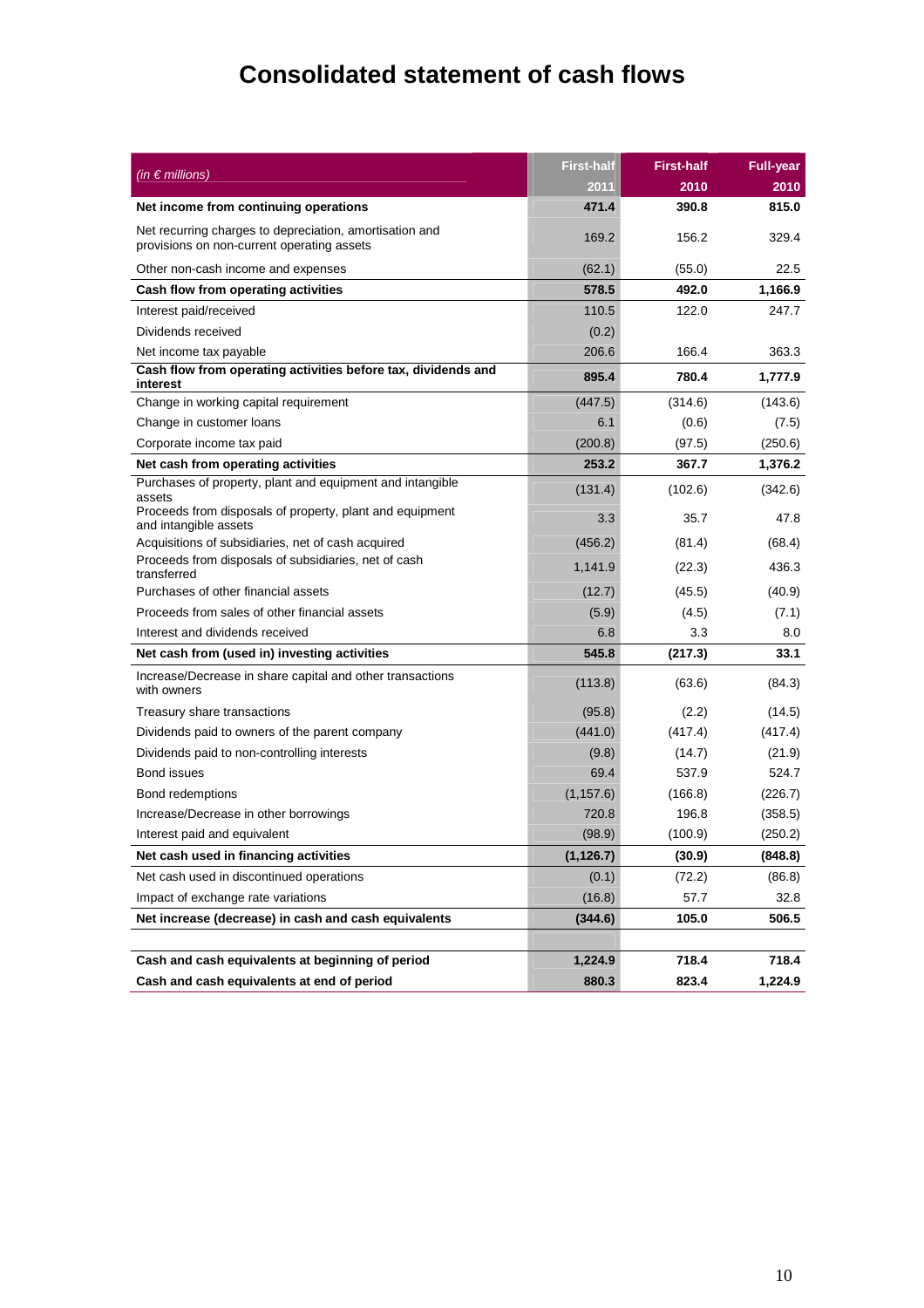# **Breakdown of recurring operating income**

| (in $\epsilon$ millions)             | First-half<br>2011 | <b>First-half</b><br>2010 | Change<br>in €<br>millions | %<br>change |
|--------------------------------------|--------------------|---------------------------|----------------------------|-------------|
|                                      |                    |                           |                            |             |
| <b>Luxury Goods</b>                  | 557.8              | 400.1                     | 157.7                      | $+39.4%$    |
| Gucci                                | 438.9              | 331.0                     | 107.9                      | $+32.6%$    |
| Bottega Veneta                       | 82.0               | 57.7                      | 24.3                       | $+42.1%$    |
| <b>Yves Saint Laurent</b>            | 6.6                | (6.4)                     | 13.0                       |             |
| Other                                | 30.3               | 17.8                      | 12.5                       | $+70.2%$    |
| <b>Sport &amp; Lifestyle</b>         | 166.7              | 179.8                     | (13.1)                     | $-7.3%$     |
| Puma                                 | 166.7              | 179.8                     | (13.1)                     | $-7.3%$     |
| Retail                               | 78.9               | 119.6                     | (40.7)                     | $-34.0%$    |
| Fnac                                 | 1.0                | 38.0                      | (37.0)                     |             |
| <b>Redcats Group</b>                 | 77.9               | 81.6                      | (3.7)                      | $-4.5%$     |
| Holding companies and<br>other       | (54.0)             | (45.0)                    | (9.0)                      |             |
| <b>Recurring operating</b><br>income | 749.4              | 654.5                     | 94.9                       | $+14.5%$    |